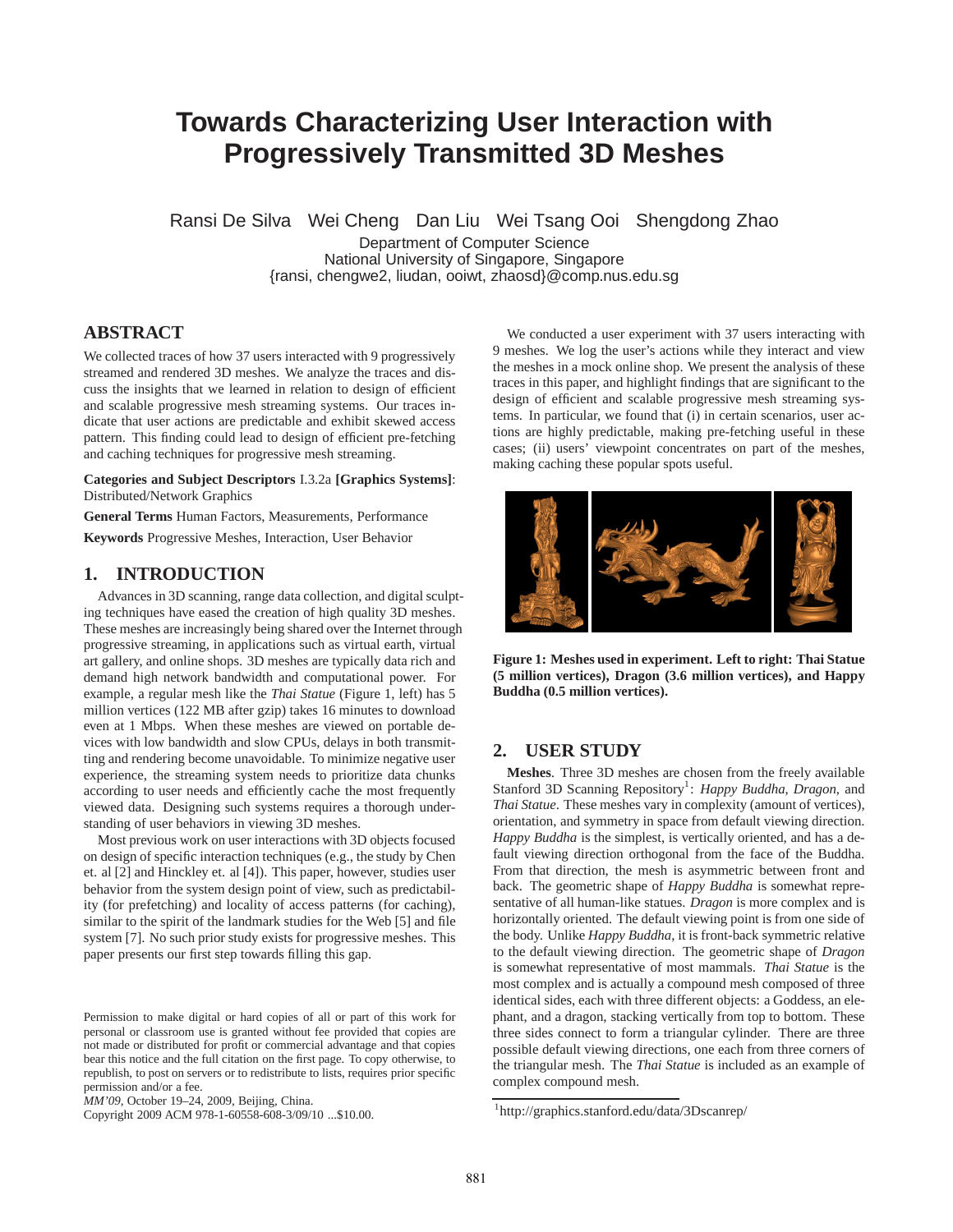We replicate each mesh above twice, generating nine meshes in total. We added one localized visual defect, by denting a small region, to each replicated mesh without changing its number of vertices or faces. The reason for adding the defects will be explained later. The location and nature of the defects vary between the meshes. As *Happy Buddha* is relatively simplier and has a smooth surface, its defect is more obvious than *Dragon* and *Thai Statue*. Defects for the later two meshes, due to the irregular surfaces, are hard to find unless the user zooms in considerably.

The meshes are encoded progressively and streamed over a simulated network of 320Kbps and 400ms round trip time.

**Design and Procedure** Our experiment mimics the following general real world scenario. Customers are shopping in an online antique store. Each product in the store has a number of items, and each item is represented by a 3D mesh closely resembling the corresponding real world item. These items vary in quality, and some have visible defects. Before purchasing, customers will carefully examine the available items for a product in order to pick the best item available for that product category.

We designed our experiment using a simple case of the above scenario. Our online store has three different products, corresponding to the three different meshes mentioned earlier. Each product has three available items in varying quality. Two of them have visual defects (note: defects are created without changing any mesh characteristics). Due to the different complexity of each mesh, the defects are easier to find in the simpler meshes (*Happy Buddha*) compared to the more complex ones (*Thai Statue* and *Dragon*).

The participants were first instructed about the keyboard commands to view and interact with the 3D meshes, and given brief practice of these commands on a simple mesh before starting the experiment. The participants were presented with an user interface mimicking an online catalog with three products. For each product, images of three items (i.e., three versions, one original and two with defects) are shown on the screen. The order of the products are randomized to avoid order effects. The participants' job is to pick the best item among the three. Each item can be viewed in any order and if desired, multiple times. When a participant selects an item, a new viewing window (width of 14cm and height of 15cm, with a resolution of  $500x500$  pixels) opens, and the 3D mesh corresponding to that item is progressively streamed and rendered in the window. The participants can interact freely with the mesh until they close the window. They would mark the item to be purchased after viewing all three items and move on to the next product. Each participant must go through all three products to complete the experiment.

During the experiment, users' key press actions and view point transformations were logged for offline analysis. The available keys along with its abbreviations are as follows, revolve clockwise (REC) and anti-clockwise (REAN), rotate clockwise (ROC) and anti-clockwise (ROAN), move up (MU), move down (MD), move right (MR), move left (ML), tilt back (TB), tilt forward (TF), zoom in (ZIN) and zoom out (ZOUT). The rotate, revolve, and tilt operations refer to rotating about the z-axis, y-axis, and x-axis, respectively. The axes follow the standard OpenGL convention.

Participants. A total of 25 male and 12 female participants, aged 19 to 36 (mean 23), mostly from the university community participated in the experiment. None had any visual handicaps.

#### **3. RESULTS AND IMPLICATIONS**

In this section, we present our analysis on the user behavior. We present only on the analysis of the original (non-defect) statues, unless otherwise specified. In addition, we also discuss what implications these results have on system design.

#### **3.1 Session Length**

Session length refers to the time each user spends in viewing a mesh. Generally, the session length is short, with the average values of 107s, 76s, 47s for *Thai Statue*, *Dragon*, and *Happy Buddha*, respectively (see Table 1). Figure 2(a) shows the distribution. The session length decreases with complexity of the meshes, as expected. The session length fits the *log-normal* distribution.



**Figure 2: (a) Session Length and (b) Inter-stroke Time**

| Mesh         | Session Length |        | Think Time |        |
|--------------|----------------|--------|------------|--------|
|              | Mean(s)        | Max(s) | Mean(ms)   | Max(s) |
| Thai Statue  | 107            | 376    | 593        |        |
| Dragon       | 76             | 272    | 574        |        |
| Happy Buddha | 47             | 98     | 403        |        |

**Table 1: Session Length and Think Time**

#### **3.2 Think Time**

We refer to the time between two key strokes as *inter-stroke time*. Consecutive key strokes of the same type with inter-stroke time smaller than 20 *m*s are grouped together as one *operation*. The time between two operations is *think time*. We choose the threshold of 20 *m*s because there is an obvious gap between 5 *m*s and 35 *m*s in the CDF of inter-stroke times for all meshes (see Figure 2(b)).

We find that think time follows similar distributions for all of the three meshes (Figure 3(a)). About 90% of the think time is smaller than a second. There is a jump in the curve of think time distribution for all the three meshes – about 5% of the think time clusters around 0.5 seconds. We hypothesize that this is related to the 0.4-second round trip time in our experiments. After a user performs an operation, it takes 0.4 seconds before the user can see progressive refinement of the mesh (although the system responses to the change in viewpoint *immediately*). Some users might wait for the refinement to come before the next operation.

The mean and maximum think time are shown in Table 1. We note that the maximum is up to 50 times larger than the mean.

To investigate the relation between think time and viewpoints, we classify the viewpoints into 4 regions: front-far (FF), front-near (FN), back-far (BF), and back-near (BN), based on *front/back* and *far/near*. We find that the think time distribution is not affected by the viewpoint (see Figure 3(b)).

#### **3.3 Operations**

Besides the session length and think time, it is also interesting to see if user actions are predictable. If so, pre-fetching can be used to improve the mesh quality and reduce response time.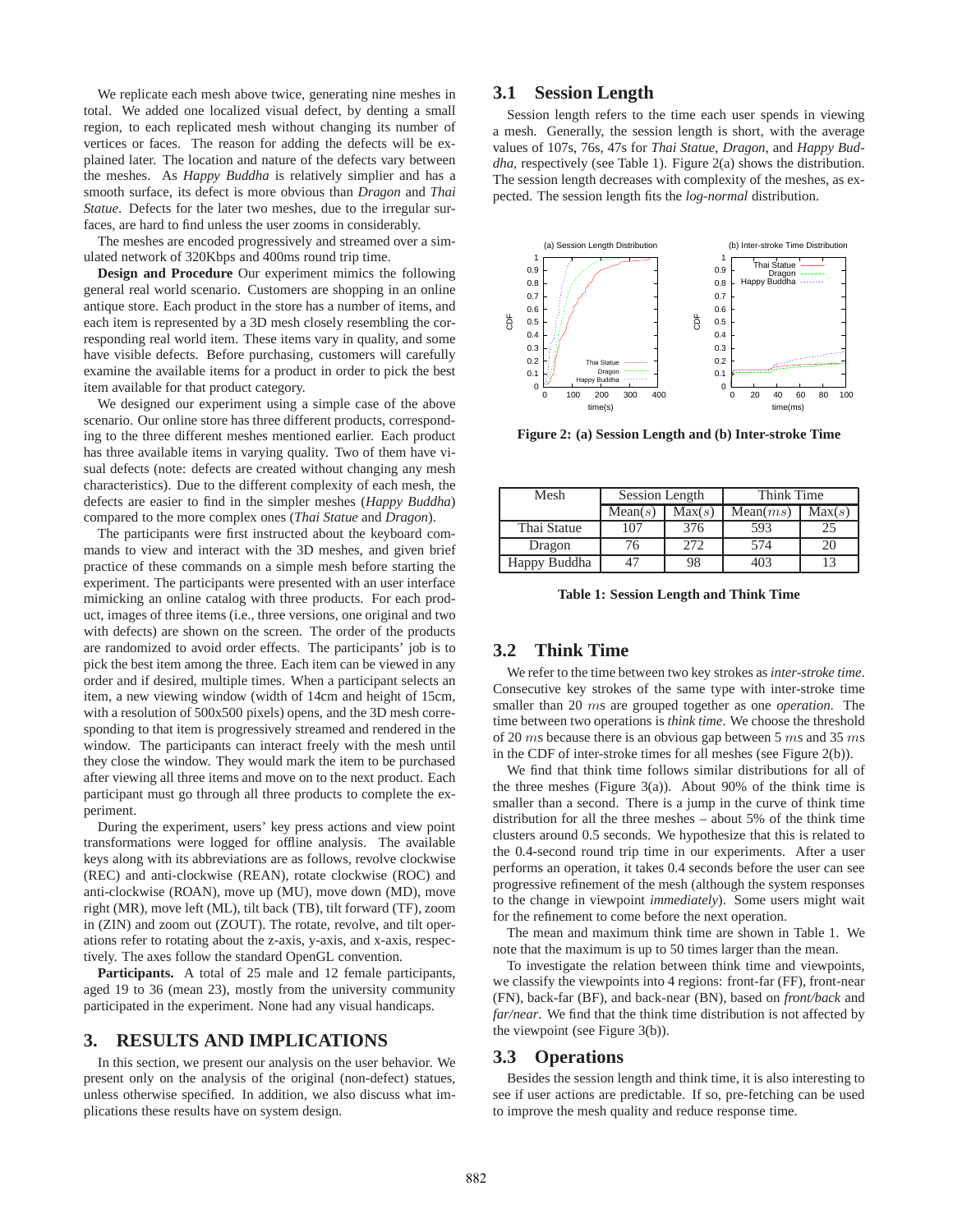

**Figure 3: Think Time (x-axis in log scale).**

Figure 4(a) shows the probability of occurrences of 12 different operations on the traces from each of 9 meshes, displayed as a bubble chart. The bubble size indicates the probability of an operation occurring for a mesh. We can see that the most frequently used operations are revolving (rotate around y-axis) and zooming. Further, zooming in is used more frequently than zooming out, indicating that users tend to zoom in to a comfortable distance to see the mesh with more details. Indeed, we observe that many users zoom in first, and then revolve around the y-axis.

With these distributions, we can do a simple prediction of the next operation to be taken by a user without any other information. The prediction could be more accurate, however, if we consider the current viewpoint of the user and the previous action of the user.

We first examine whether the probability of an operation relates to the viewpoint of the users. Figure 4(b) shows that the distribution of operations is different in the 16 regions for *Thai Statue*. For example, the probability of zooming in (ZIN) is higher in the righttop, front-far region (RTFF). Since the default viewpoint lies in this region, users tend to zoom in to a comfortable distance first and then move to other regions. *Dragon* (Figure 4(c)), however, shows different behavior. First, zoom-in is not as frequent in the default view, since *Dragon* has less details than *Thai Statue* and can be viewed comfortably with the default distance. Second, users frequently tilt, possibly due to the horizontal orientation of *Dragon*. Our findings indicate that the viewpoint affects the probability of taking a next operation, but this effect depends on the size and shape of the mesh, and thus is difficult to have a general framework for prediction based on viewpoints. Past history of user interactions for a particular mesh, however, could be used for more accurate mesh-specific prediction.

Figure 4(d) shows the conditional probability of taking the next operation given the previous operation for *Thai Statue*. The shaded diagonal shows that the same operation has the significantly larger probability (e.g., more than 0.93 for revolving) of being taken next. The other meshes exhibit the similar pattern. Such high predictability points to the efficacy of pre-fetching as a way to reduce response time and improve the viewing quality.

Finally, we consider the dependencies on viewpoint and previous operation together. Figure 4(e) shows the probability of taking a given operation in a given viewpoint region when the previous operation is zooming in for *Thai Statue*. Figure 4(f) gives such probability when the previous operation of moving down for *Dragon*. Both figures show that the dependence on viewpoint is non-negligible, but is still predictable for a given mesh. For instance, zooming out is more frequent after zooming in, if the viewpoint is nearer to the mesh. This behavior is expected. Finer division of viewpoint regions should yield more accurate prediction.

## **3.4 Access Pattern**

Proxy caching of meshes is useful in reducing the service load. In this section, we show that the user traces exhibit access patterns that can lead to efficient caching.

**Caching for Mesh Streaming**. In mesh streaming, vertices are often grouped into chunks [3] for transmission. These chunks can be cached at a proxy to reduce server overhead. To study the usefulness of proxy caching, we look at the access pattern to chunks.

We first replay the log of operations from the users, and generate a list of chunks accessed by users during the experiment. From these chunk traces, we count the number of times each chunk is accessed. We then sort the chunks in decreasing order of the access count, and plot the cumulative access count versus rank in Figure 5(a). We normalize both axes to between 0 and 1 so that we can plot all three meshes on the same graph. Figure 5(a) shows how many requests we can satisfy (i.e., hit rate) by storing the most frequently requested chunks in a proxy. The x-axis denotes the number of chunks stored in the proxy, as a fraction of total number of chunks requested. It can be observed that by building a static cache that stores 20% of the most frequently accessed chunks, the proxy can achieve more than 70% hit rate for *Thai Statue* and *Dragon*, and 55% for *Happy Buddha*.



**Figure 5: Cumulative Access Count versus Rank**

**Caching of Remote Rendering.** For rendering on mobile devices [1] or for protection of mesh data [6], the server could send a rendered image directly according to the users' viewpoint. In this scenario, the caching proxy can cache the rendered images. We can similarly find the viewpoints "visited" by the most users. A viewpoint visited multiple times by the same user is only counted once, since the user can keep the received image locally and need not request it the second time. Figure 5(b) shows a plot similar to Figure 5(a), but for access frequency of viewpoints. The figure shows the hit rate at the caching proxy if we choose to store pre-rendered images corresponding to the most frequently accessed viewpoints. The distribution is not as skewed as access count for chunks, but still, caching the rendered images for 20% of the most frequently accessed viewpoints can yield 40 - 50% hit rate.

**Caching of Vertices and Pixels.** Caching mesh data in graphic card memory (e.g. using VBO (Vertex Buffer Object) and PBO (Pixel Buffer Object) supported in OpenGL), could significantly increase the rendering speed when the memory bandwidth is the bottleneck. For graphic cards without enough memory to store the whole mesh, we could just store the most frequently viewed part of the mesh in the graphic card memory.

We replay all the user traces, and count the number of times each face is viewed. We normalized the number of views of each face and visualize them with a heat map (Figure  $6(a)$ ). We can see that